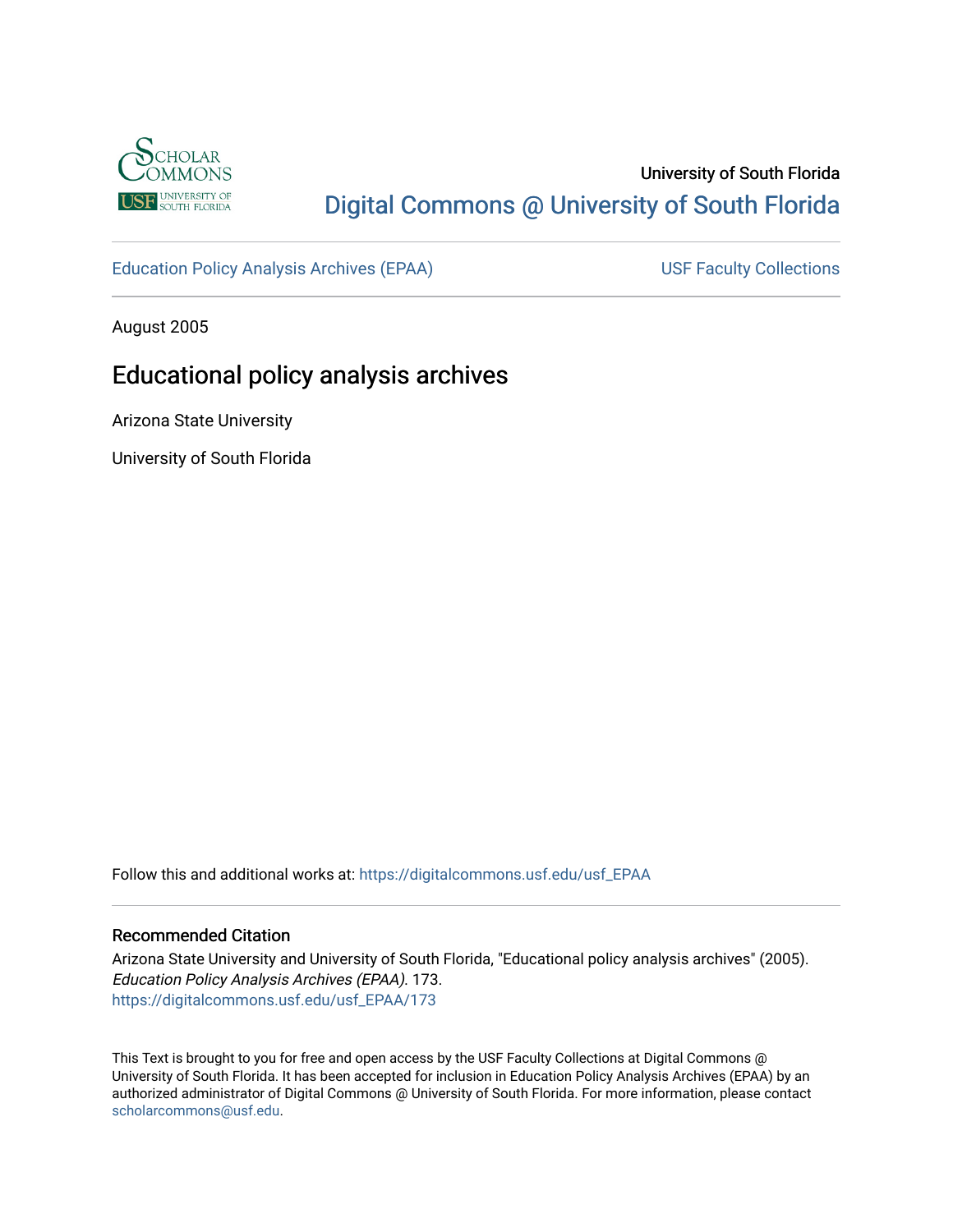# **EDUCATION POLICY ANALYSIS ARCHIVES**

**A peer-reviewed scholarly journal Editor: Sherman Dorn College of Education University of South Florida** 

Copyright is retained by the first or sole author, who grants right of first publication to the **Education Policy Analysis Archives**. **EPAA** is published jointly by the Colleges of Education at Arizona State University and the University of South Florida. Articles are indexed in the Directory of Open Access Journals (www.doaj.org) and by H.W. Wilson & Co.

| Volume 13 Number 37 | <b>August 30, 2005</b> | <b>ISSN 1068-2341</b> |
|---------------------|------------------------|-----------------------|
|---------------------|------------------------|-----------------------|

# **Response to "What Do Klein et al. Tell Us About Test Scores in Texas?"**<sup>1</sup>

## **Stephen P. Klein, Laura S. Hamilton, Daniel F. McCaffrey, Brian M. Stecher RAND**

Citation: Klein, S. P., Hamilton, L. S., McCaffrey, D. F., & Stecher, B. M. (2005, August 30). Response to "What do Klein et al. tell us about test scores in Texas?" *Education Policy Analysis Archives, 13*(37). Retrieved [date] from http://epaa.asu.edu/epaa/v13n37/.

We have reviewed the article by Toenjes (2005). Below we summarize our responses.

First, Toenjes incorrectly describes the focus of our study. As we note in our paper, the findings from the 20-school analysis merely triggered and supplemented our statewide analyses. Most of our article examined the stark discontinuity between TAAS and NAEP trends for the entire state of Texas (namely, the meteoric increase in scores and the narrowing of the gap between racial/ethnic groups on TAAS not being reflected on NAEP). The huge discrepancy between NAEP and state test scores in Texas is well-documented, it is still present, and it has been described in other studies (Haney, 2000; McCombs et al., 2005; Peterson & Hess, 2005). Toenjes' comments about the representativeness of the 20 schools are irrelevant to our statewide analyses, and that analysis was the focus of our paper.

Second, Toenjes appears to have misunderstood the purpose of our 20-schools analysis. The intent was not to make conclusions about relationships between achievement and socioeconomic status statewide. Rather, the purpose was to examine whether, in this particular sample for which scores on two different tests were available, the TAAS functioned in the same way as an alternative test that many other states use, namely, the Stanford 9. The fact that the TAAS and Stanford 9

 <sup>1</sup> Accepted under the editorship of Sherman Dorn. Send commentary to Casey Cobb (casey.cobb@uconn.edu).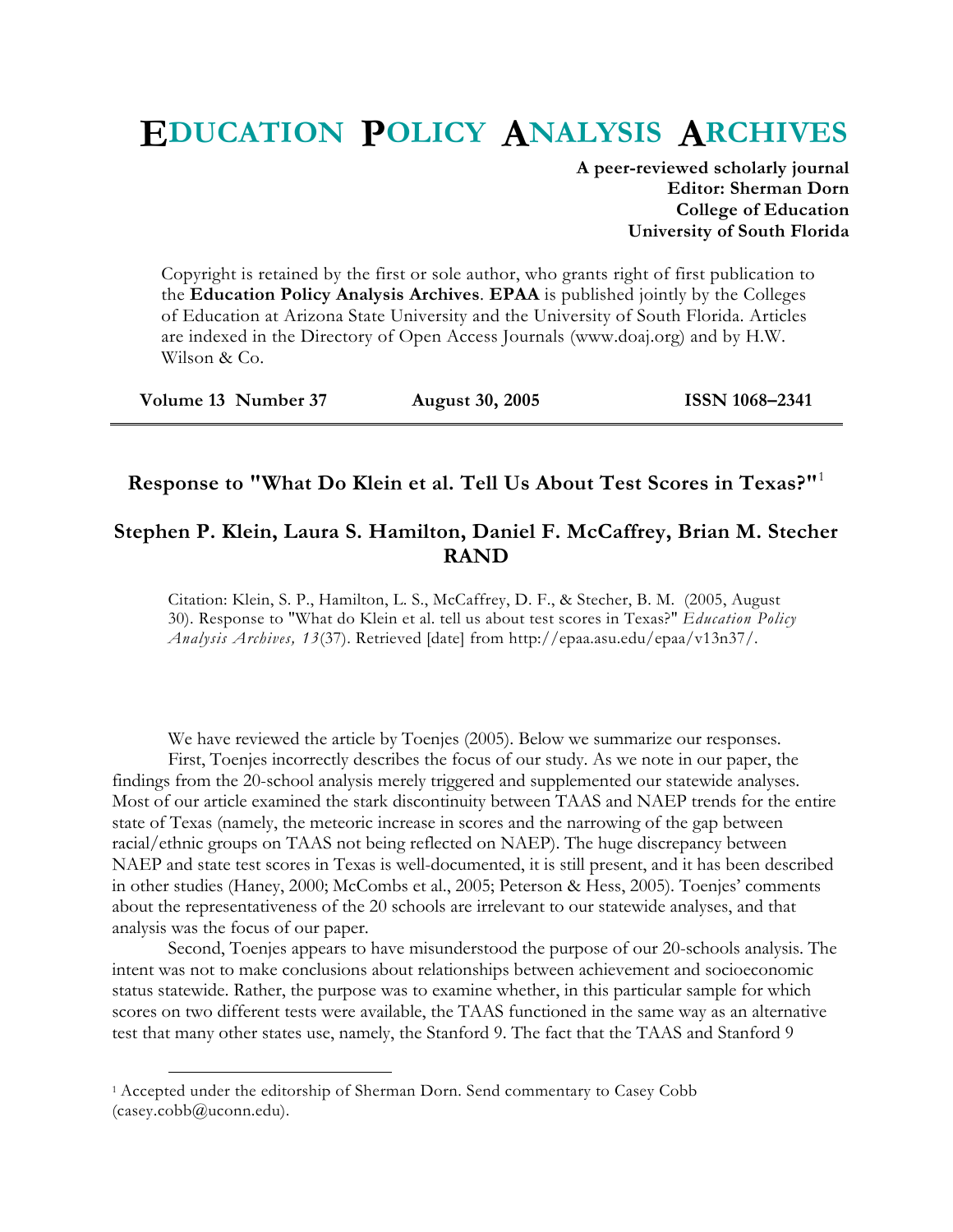showed radically different relationships with SES does not tell us anything about what those relationships would be in a larger sample, and we never claim that it does. In particular, we do not, as Toenjes claims, use the 20-schools study to conclude that TAAS lacks validity.

Instead, we used the findings with the 20 schools to show that in these particular schools, the scores on a commonly used test of mathematics achievement did not correspond to scores on the TAAS. The difference between these two tests was much larger than can plausibly be explained by differences in content coverage, and therefore raises questions about the meaning of TAAS scores for these schools. As we state clearly, "We are therefore reluctant to draw conclusions from our findings with these schools or to imply that these findings are likely to occur elsewhere in Texas. Nevertheless, they do suggest the desirability of periodic administration of external tests to validate TAAS results. This procedure, which is sometimes referred to as 'audit testing,' could have been incorporated into the study of the Metropolitan Achievement Test discussed previously." This is a much more cautious conclusion than Toenjes claims we make.

Third, Toenjes misunderstands the relationship between our study and the Grissmer, Flanagan, Kawata, & Williamson (2000) study. Toenjes states that we concluded that the observed increases in Texas student academic performance reported by Grissmer et al. (2000) were highly suspect. Our paper contains no such conclusion. We focused on whether the TAAS scores were suspect, whereas Grissmer et al. examined gains in NAEP. As we clearly state in our paper, "these studies differed in the questions they investigated, the data they analyzed, and the methodologies they employed." The studies do not in fact produce conflicting findings; they simply address different questions.

## **References**

- Grissmer, D., Flanagan, A., Kawata, J., & Williamson, S. (2000). *Improving student achievement: What state NAEP test scores tell us.* Santa Monica, CA: RAND, MR-924-EDU.
- Haney, W. (2000). The Myth of the Texas Miracle in Education. *Education Policy Analysis Archives, 8*(41). Retrieved June 21, 2005, from http://epaa.asu.edu/epaa/v8n41/.
- McCombs, J. S., Kirby, S. N., Barney, H., Darilek, H., & Magee, S. J. (2005). *Achieving state and national literacy goals, a long uphill road: A report to Carnegie Corporation of New York.*  Santa Monica, CA: RAND, TR-180-EDU.
- Peterson, P. E., & Hess, F. M. (2005). Johnny can read…in some states. *Education Next, Summer 2005, 52-53.* Retrieved June 21, 2005, from http://www.educationnext.org/20053/pdf/52.pdf.
- Toenjes, L. A. (2005). What do Klein et al. tell us about test scores in Texas? *Education Policy Analysis Archives, 13*(36). Available at http://epaa.asu.edu/epaa/v13n36/.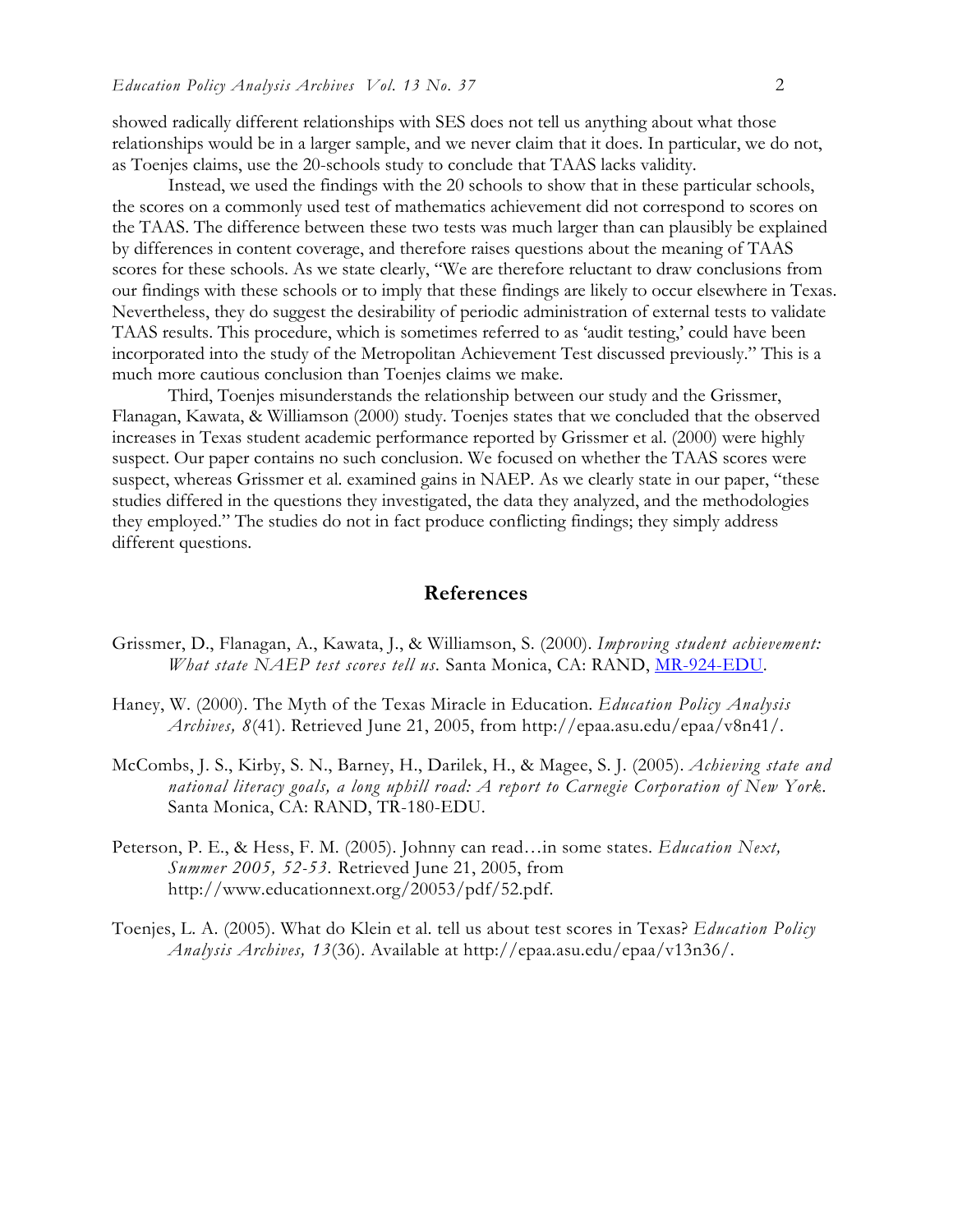**About the Authors** 

**Stephen P. Klein Laura S. Hamilton Daniel F. McCaffrey Brian Stecher**  RAND

Email: klein@rand.org

**Dr. Stephen P. Klein** is a Senior Research Scientist at RAND, where for the past 30 years he has led studies on health, criminal justice, military manpower, and educational issues. His current projects include analyzing licensing examinations in teaching and other professions, delivering computer performance tests over the Web, and measuring the effects of instructional practices and curriculum on student performance.

**Dr. Laura S. Hamilton** is a Senior Behavioral Scientist at RAND where she conducts research on educational assessment and the effectiveness of educational reform programs. Her current projects include a study of systemic reforms in math and science, an investigation of district and school responses to standards-based accountability, and a study of teachers' and principals' use of information from a value-added assessment system.

**Dr. Daniel F. McCaffrey** is is a Senior Statistician at RAND where he works on studies of health and educational issues. His recent research has focused the study of value-added model estimates of teacher effects by evaluating the literature and statistical methods for value-added modeling, by developing new models and algorithms for estimating effects, and by conducting empirical evaluations of the various estimates. He is also studying the effect of a value-added assessment program on student outcomes and educational practice.

**Dr. Brian Stecher** is a Senior Social Scientist in the Education program at RAND. Dr. Stecher's research emphasis is applied educational measurement, including the implementation, quality, and impact of state assessment and accountability systems and the cost, quality, and feasibility of performance-based assessments in mathematics and science.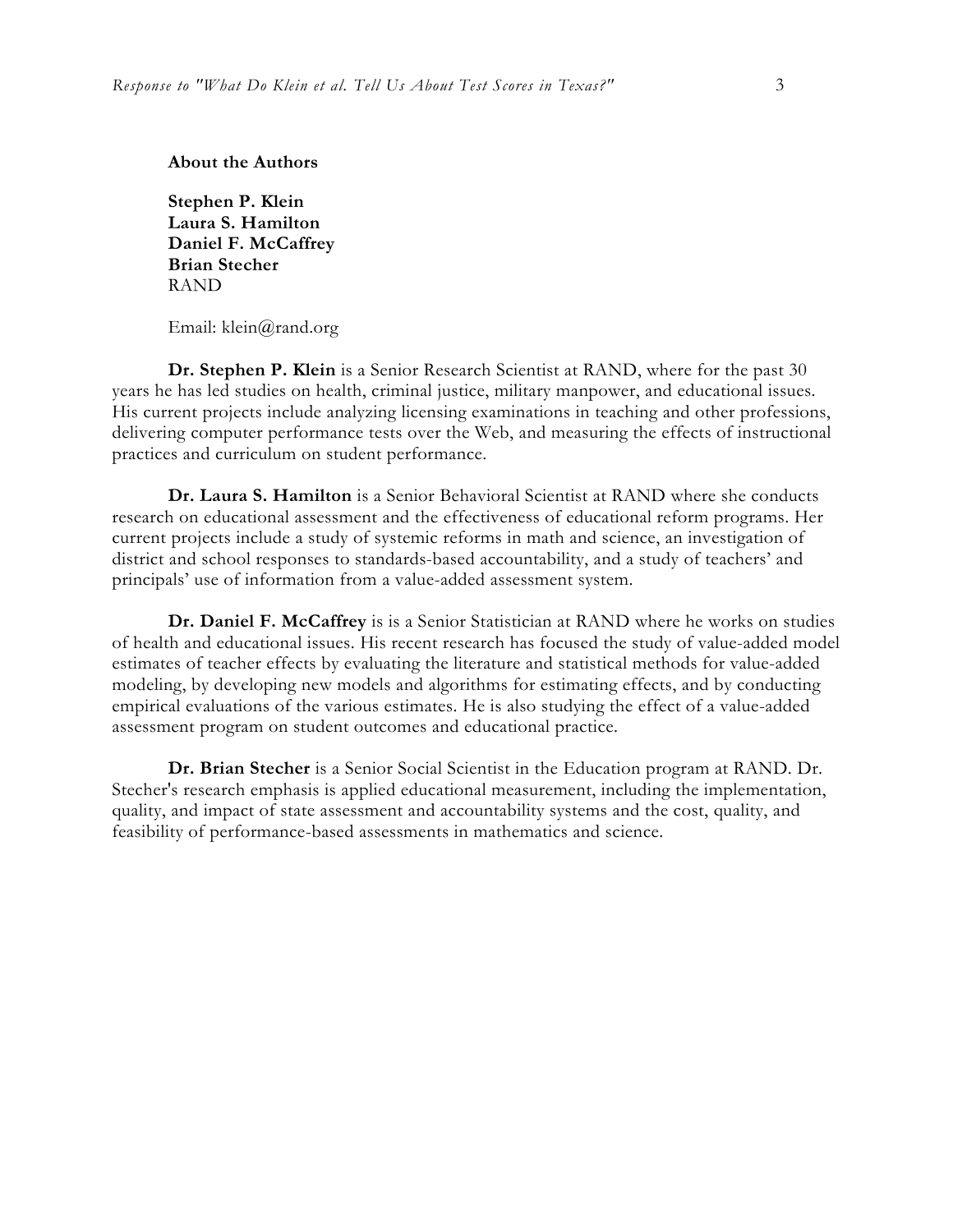## **EDUCATION POLICY ANALYSIS ARCHIVES http://epaa.asu.edu**

#### **Editor: Sherman Dorn, University of South Florida**

Production Assistant: Chris Murrell, Arizona State University

General questions about appropriateness of topics or particular articles may be addressed to the Editor, Sherman Dorn, epaa-editor@shermandorn.com.

## **Editorial Board**

**Michael W. Apple** University of Wisconsin

**Greg Camilli** Rutgers University

**Linda Darling-Hammond**  Stanford University

**Gustavo E. Fischman** Arizona State Univeristy

**Gene V Glass**  Arizona State University

**Aimee Howley** Ohio University

**William Hunter** University of Ontario Institute of Technology

**Daniel Kallós** Umeå University

**Thomas Mauhs-Pugh** Green Mountain College

**Heinrich Mintrop**  University of California, Berkeley

**Anthony G. Rud Jr.** Purdue University

**Terrence G. Wiley** Arizona State University **David C. Berliner**  Arizona State University

**Casey Cobb**  University of Connecticut

**Mark E. Fetler** California Commission on Teacher Credentialing

**Richard Garlikov** Birmingham, Alabama

**Thomas F. Green** Syracuse University

**Craig B. Howley** Appalachia Educational Laboratory

**Patricia Fey Jarvis**  Seattle, Washington

**Benjamin Levin** University of Manitoba

**Les McLean** University of Toronto

**Michele Moses** Arizona State University

**Michael Scriven** Western Michigan University

**John Willinsky** University of British Columbia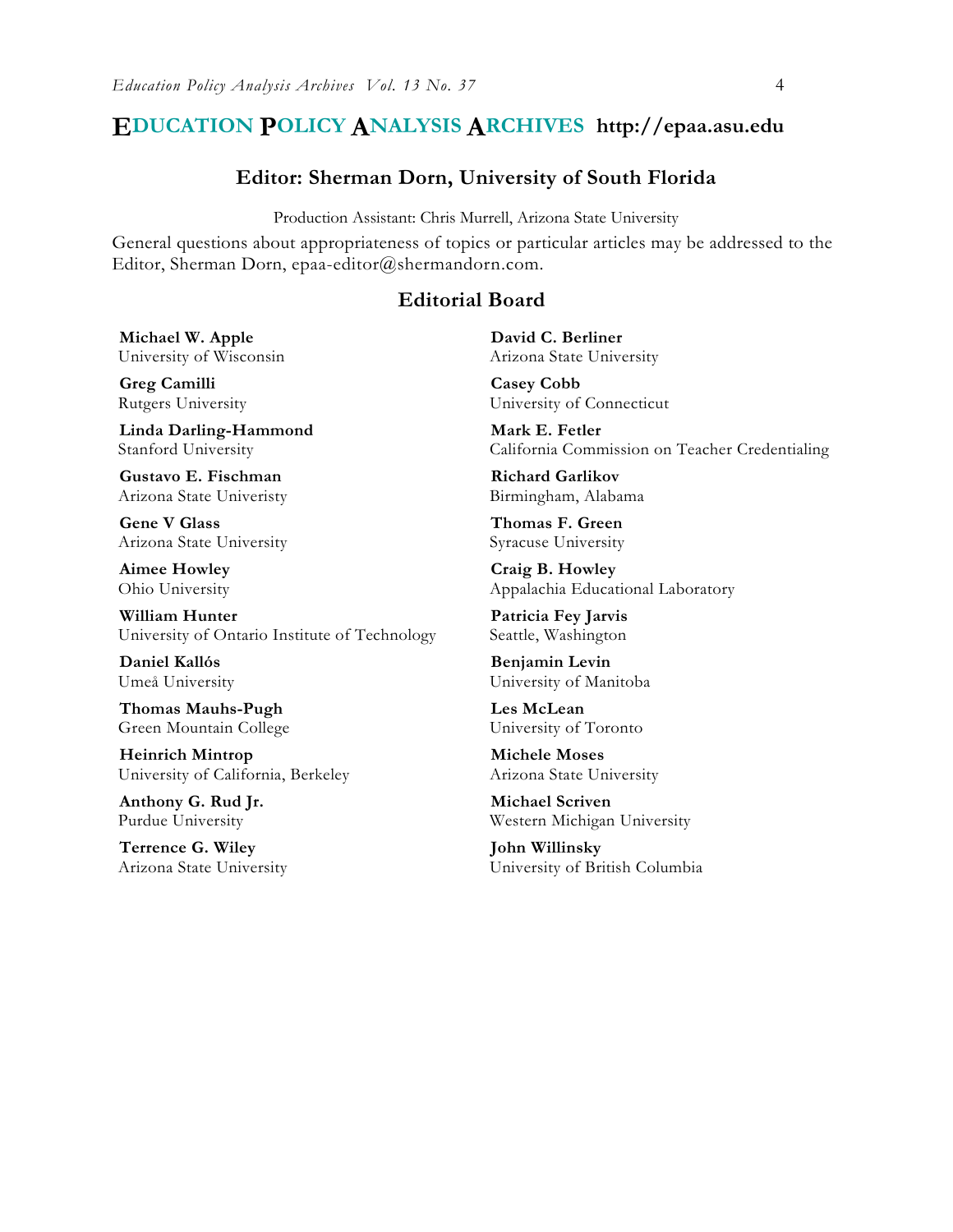# **EDUCATION POLICY ANALYSIS ARCHIVES English-language Graduate-Student Editorial Board**

**Noga Admon** New York University

**Cheryl Aman** University of British Columbia

**Marisa Burian-Fitzgerald** Michigan State University

**Carol Da Silva**  Harvard University

**Camille Farrington** University of Illinois Chicago

**Amy Garrett Dikkers** University of Minnesota

**Jake Gross**  Indiana University

**Jennifer Lloyd**  University of British Columbia

**Shereeza Mohammed** Florida Atlantic University

**John Weathers** University of Pennsylvania **Jessica Allen** University of Colorado

**Anne Black** University of Connecticut

**Chad d'Entremont** Teachers College Columbia University

**Tara Donahue** Michigan State University

**Chris Frey** Indiana University

**Misty Ginicola** Yale University

**Hee Kyung Hong** Loyola University Chicago

**Heather Lord** Yale University

**Ben Superfine** University of Michigan

**Kyo Yamashiro** University of California Los Angeles